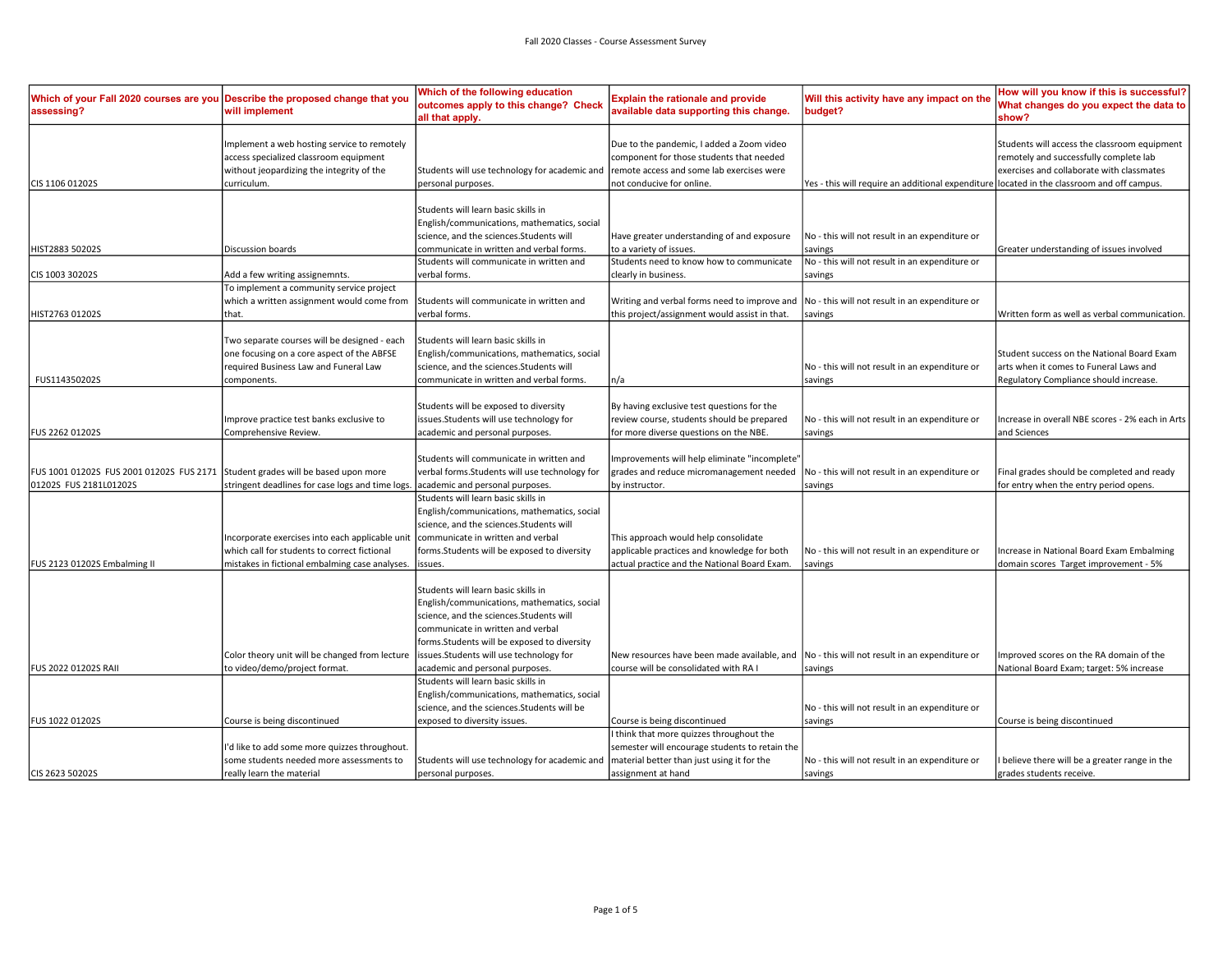| Which of your Fall 2020 courses are you Describe the proposed change that you<br>assessing?  | will implement                                                                                                                                                                                        | Which of the following education<br>outcomes apply to this change? Check<br>all that apply.                                                                                                                                                                                                     | <b>Explain the rationale and provide</b><br>available data supporting this change.                                                                                                                              | Will this activity have any impact on the<br>budget?                                                                   | How will you know if this is successful?<br>What changes do you expect the data to<br>show?                                                 |
|----------------------------------------------------------------------------------------------|-------------------------------------------------------------------------------------------------------------------------------------------------------------------------------------------------------|-------------------------------------------------------------------------------------------------------------------------------------------------------------------------------------------------------------------------------------------------------------------------------------------------|-----------------------------------------------------------------------------------------------------------------------------------------------------------------------------------------------------------------|------------------------------------------------------------------------------------------------------------------------|---------------------------------------------------------------------------------------------------------------------------------------------|
| ACC200301202S                                                                                | More hands on with what happens when<br>working in the field of accounting.                                                                                                                           | Students will learn basic skills in<br>English/communications, mathematics, social<br>science, and the sciences.Students will<br>communicate in written and verbal<br>forms.Students will be exposed to diversity<br>issues.Students will use technology for<br>academic and personal purposes. | The students should be able to better explain<br>financials to other users on important data.<br>Show them actual worksheets used in different<br>organizations to better their ability in doing<br>their work. | No - this will not result in an expenditure or<br>savings                                                              | f they can explain what the financials or telling<br>the users and be able to communicate their<br>finds, it will be successful.            |
| TECH232401202S                                                                               | Increase hands-on PLC interface and simulation verbal forms. Students will use technology for<br>lab activities                                                                                       | Students will communicate in written and<br>academic and personal purposes.                                                                                                                                                                                                                     |                                                                                                                                                                                                                 | Yes - this will require an additional expenditure                                                                      |                                                                                                                                             |
| BUS 2513 30202SFUNDAMENTALS OF<br>MARKETING BUS 2563 30202SBUSINESS<br><b>COMMUNICATIONS</b> | plan to use TedTalks and other resources for<br>my students to watch and review in Discussion<br>Forums.                                                                                              | Students will communicate in written and<br>verbal forms. Students will use technology for<br>academic and personal purposes.                                                                                                                                                                   | The richness of the classroom experience will<br>be expanded by having students watch or read<br>supplemental material and comment on the<br>posts and among peers.                                             | No - this will not result in an expenditure or<br>savings                                                              | Students will feel that they have had an<br>opportunity to interact with other students<br>more than they do now.                           |
| AUTO230315202H                                                                               | We have found a large database of new lab<br>assignments/activities that will better<br>structure the lab.                                                                                            | Students will learn basic skills in<br>English/communications, mathematics, social<br>science, and the sciences.Students will<br>communicate in written and verbal<br>forms.Students will use technology for<br>academic and personal purposes.                                                 | Lab ranks high in student desire of learning,<br>and this will better structure the lab<br>experience.                                                                                                          | No - this will not result in an expenditure or<br>savings                                                              | Student communication, morale, and grades                                                                                                   |
| CRJ 2253 01202S                                                                              | I have created a crime scene lab that will be<br>used for practical, hands-on assignments.                                                                                                            | Students will learn basic skills in<br>English/communications, mathematics, social<br>science, and the sciences.Students will use<br>technology for academic and personal<br>purposes.                                                                                                          | The student will be able using the same<br>equipment and materials needed to process<br>crime scene.                                                                                                            | No - this will not result in an expenditure or<br>savings                                                              | By evaluating the practical exercises that<br>students are required to complete.                                                            |
| CRJ 2023 50202S                                                                              | Update all exams to ensure they cover all<br>learning objectives.                                                                                                                                     | Students will be exposed to diversity issues.                                                                                                                                                                                                                                                   | Update test so they are testing students on<br>learning objectives of the course.                                                                                                                               | No - this will not result in an expenditure or<br>savings                                                              | Evaluate the test score to see if they improve<br>because I am covering the information being<br>tested.                                    |
| Auto101301204T,AUTO101316202H                                                                | Lab assignment structure experimentation to<br>find the best results with the largest<br>percentage of students, while leaving more<br>than one applicable option open to cover all<br>student needs. | Students will learn basic skills in<br>English/communications, mathematics, social<br>science, and the sciences.Students will<br>communicate in written and verbal<br>forms.Students will use technology for<br>academic and personal purposes.                                                 | Some changes have been observed to work<br>well as currently implemented. More options<br>may be needed to appeal to students with<br>different needs and learning styles.                                      | No - this will not result in an expenditure or<br>savings                                                              | Through grades, morale, and student<br>communication.                                                                                       |
| CRJ 2023 50202S                                                                              | Require the students to complete a research<br>paper relevant to this course and present to<br>the class what they learned.                                                                           | Students will communicate in written and<br>verbal forms.                                                                                                                                                                                                                                       | Students will prepare a research paper related<br>to the learning objectives of the course.                                                                                                                     | No - this will not result in an expenditure or<br>savings                                                              | Evaluate student participation and quality of<br>the written assignment as well as the<br>presentation.                                     |
| CRJ 1223 01202S                                                                              | I had an issue with students attending class in<br>this course.                                                                                                                                       | Students will communicate in written and<br>verbal forms.Students will be exposed to<br>diversity issues.                                                                                                                                                                                       | I will update my syllabus to include an<br>attendance policy and my grading will include<br>attendance.                                                                                                         | No - this will not result in an expenditure or<br>savings                                                              | See if attendance will improve.                                                                                                             |
| CRJ 1053 50202S                                                                              | I am going to update the weekly video<br>assignments to ensure they are relevant to the Students will communicate in written and<br>chapters.                                                         | verbal forms.                                                                                                                                                                                                                                                                                   | I want to keep the weekly video/written<br>assignments current and relevant.                                                                                                                                    | No - this will not result in an expenditure or<br>savings                                                              | By evaluating their written responses and<br>feedback to the revised videos.                                                                |
| CRJ 1023 50202S                                                                              | Create new and updated exams for this course.                                                                                                                                                         | Students will communicate in written and<br>verbal forms.                                                                                                                                                                                                                                       | To ensure that I have updated questions that<br>are related to course learning objectives.                                                                                                                      | No - this will not result in an expenditure or<br>savings                                                              | Student test scores should improve.                                                                                                         |
| ENG 1013 01205T<br>ENG 1003 01204T ENG 1003 02202S ENG<br>1003 53202S                        | I will provide shorter assignments with more<br>reading and research.<br>Change to more shorter writings that involve<br>reading and research.                                                        | Students will communicate in written and<br>verbal forms.<br>Students will communicate in written and<br>erbal forms.                                                                                                                                                                           | Students seem to learn better in smaller<br>chunks.<br>Students simply seem to do better working in<br>smaller chunks.                                                                                          | No - this will not result in an expenditure or<br>savings<br>No - this will not result in an expenditure or<br>savings | Students will successfully complete the<br>assessment measure project.<br>I will note the success on the assessment<br>measurement project. |
| WELD1204L01202S, WELD1234L01202S,<br>WELD1304L01202S                                         | To refine and better apply what, and how I<br>teach the process                                                                                                                                       | Students will use technology for academic and<br>personal purposes.                                                                                                                                                                                                                             | Na?                                                                                                                                                                                                             | No - this will not result in an expenditure or<br>savings                                                              | Better grades and more success                                                                                                              |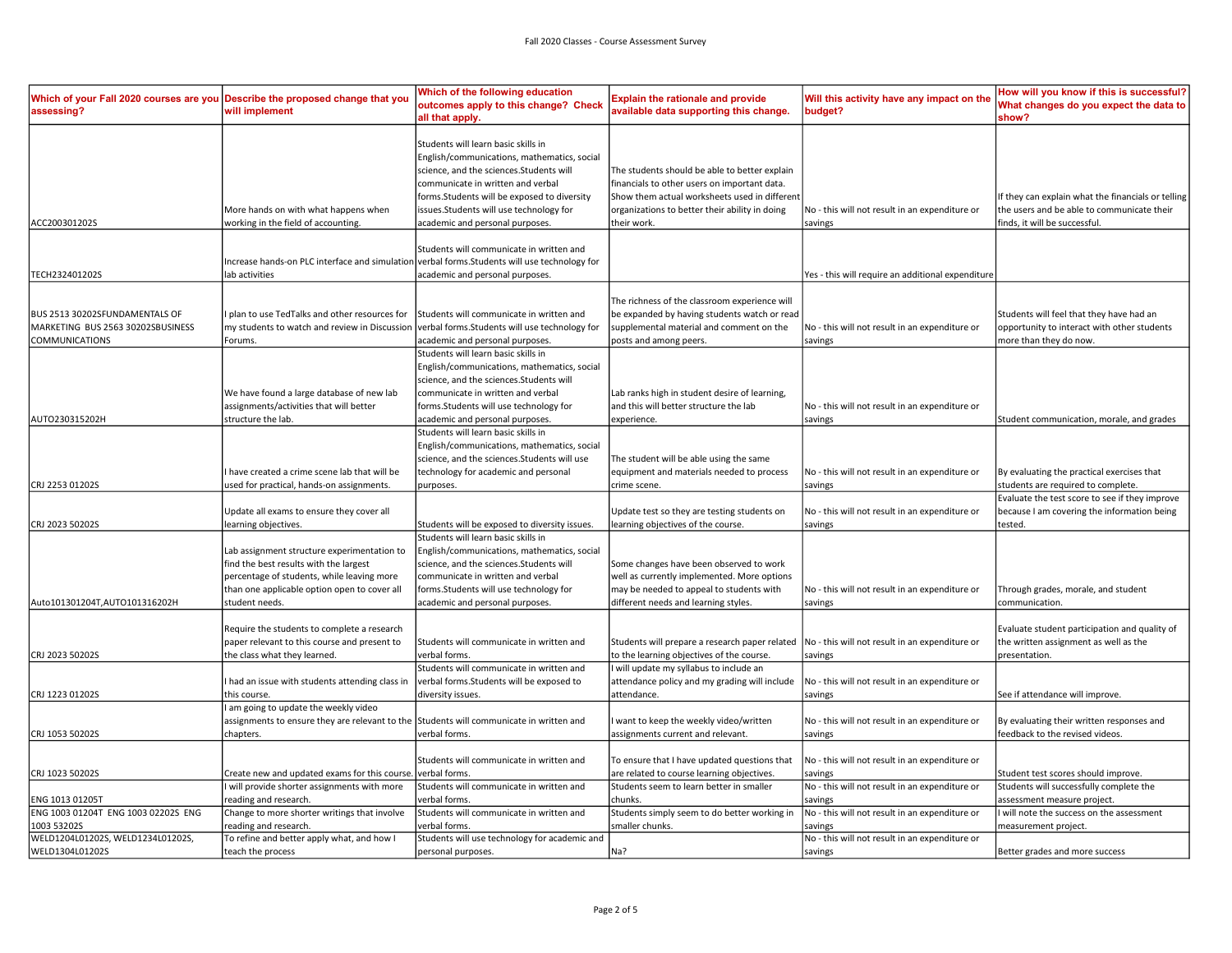| Which of your Fall 2020 courses are you<br>assessing? | Describe the proposed change that you<br>will implement                                                                                                       | Which of the following education<br>outcomes apply to this change? Check<br>all that apply.                                                                                                                                                       | <b>Explain the rationale and provide</b><br>available data supporting this change.                                                                                                                                                       | Will this activity have any impact on the<br>budget?      | How will you know if this is successful?<br>What changes do you expect the data to<br>show?                                         |
|-------------------------------------------------------|---------------------------------------------------------------------------------------------------------------------------------------------------------------|---------------------------------------------------------------------------------------------------------------------------------------------------------------------------------------------------------------------------------------------------|------------------------------------------------------------------------------------------------------------------------------------------------------------------------------------------------------------------------------------------|-----------------------------------------------------------|-------------------------------------------------------------------------------------------------------------------------------------|
| MATH1023 01202S, MATH1023 02202S,<br>MATH1023 03205T  | Using more premade lecture videos                                                                                                                             | Students will use technology for academic and<br>personal purposes.                                                                                                                                                                               | t will supplement my lecture                                                                                                                                                                                                             | No - this will not result in an expenditure or<br>savings | Students communicate with me they used the<br>videos for help.                                                                      |
|                                                       |                                                                                                                                                               |                                                                                                                                                                                                                                                   |                                                                                                                                                                                                                                          |                                                           |                                                                                                                                     |
|                                                       |                                                                                                                                                               | Students will use technology for academic and                                                                                                                                                                                                     |                                                                                                                                                                                                                                          | No - this will not result in an expenditure or            |                                                                                                                                     |
| BUS 2113 01202S                                       | 'm not changing anything.                                                                                                                                     | personal purposes.                                                                                                                                                                                                                                | success rate                                                                                                                                                                                                                             | savings                                                   | Same or higher success rate.                                                                                                        |
|                                                       |                                                                                                                                                               |                                                                                                                                                                                                                                                   |                                                                                                                                                                                                                                          |                                                           |                                                                                                                                     |
| AUTO1023 01204T AUTO1103 01204T                       | We will continue to develop electrical labs that                                                                                                              |                                                                                                                                                                                                                                                   | As students progress the skill level should                                                                                                                                                                                              |                                                           |                                                                                                                                     |
| AUTO1303 01204T AUTO2103 01205T                       | progressively increase in skill level as students                                                                                                             | Students will use technology for academic and                                                                                                                                                                                                     | increase. Skill levels will be tested in the lab as                                                                                                                                                                                      | No - this will not result in an expenditure or            | As student skill levels rise the speed of                                                                                           |
| AUTO2303 01205T                                       | progress.                                                                                                                                                     | personal purposes.                                                                                                                                                                                                                                | well as computer based written exams                                                                                                                                                                                                     | savings                                                   | diagnostics should increase also.                                                                                                   |
|                                                       |                                                                                                                                                               |                                                                                                                                                                                                                                                   | Students seem to perform better when they                                                                                                                                                                                                |                                                           |                                                                                                                                     |
|                                                       | plan on using more supplemental material                                                                                                                      | Students will communicate in written and                                                                                                                                                                                                          | have supplemental material to support                                                                                                                                                                                                    | No - this will not result in an expenditure or            | Students should exhibit an increase in                                                                                              |
| ORT 1011 03202S                                       | next fall.                                                                                                                                                    | verbal forms.                                                                                                                                                                                                                                     | classroom learning.                                                                                                                                                                                                                      | savings                                                   | comprehension.                                                                                                                      |
|                                                       |                                                                                                                                                               |                                                                                                                                                                                                                                                   | New recorded lectures via the bells and                                                                                                                                                                                                  |                                                           |                                                                                                                                     |
|                                                       |                                                                                                                                                               | Students will learn basic skills in                                                                                                                                                                                                               | whistles that ZOOM allows may help students                                                                                                                                                                                              |                                                           |                                                                                                                                     |
|                                                       | Re-record microlectures; current ones used are English/communications, mathematics, social                                                                    |                                                                                                                                                                                                                                                   |                                                                                                                                                                                                                                          | No - this will not result in an expenditure or            |                                                                                                                                     |
|                                                       |                                                                                                                                                               |                                                                                                                                                                                                                                                   | retain information they hear during live and/or                                                                                                                                                                                          |                                                           | Word out mouth by students; surveys given to                                                                                        |
| BIOL1004L01202S                                       | few years old.                                                                                                                                                | science, and the sciences.                                                                                                                                                                                                                        | F2F lecture periods.                                                                                                                                                                                                                     | savings                                                   | students in class                                                                                                                   |
|                                                       | This one works well. Project work and a good                                                                                                                  |                                                                                                                                                                                                                                                   |                                                                                                                                                                                                                                          | No - this will not result in an expenditure or            |                                                                                                                                     |
| CIS255330202S                                         | extbook.                                                                                                                                                      |                                                                                                                                                                                                                                                   |                                                                                                                                                                                                                                          | savings                                                   |                                                                                                                                     |
|                                                       | Update videos and rework the operating                                                                                                                        |                                                                                                                                                                                                                                                   |                                                                                                                                                                                                                                          | No - this will not result in an expenditure or            |                                                                                                                                     |
| CIS120330202S                                         | systems assignment.                                                                                                                                           |                                                                                                                                                                                                                                                   |                                                                                                                                                                                                                                          | savings                                                   |                                                                                                                                     |
|                                                       | will change the book and complete in-class                                                                                                                    | Students will use technology for academic and                                                                                                                                                                                                     | Students perform better when working                                                                                                                                                                                                     | No - this will not result in an expenditure or            |                                                                                                                                     |
| ACC 2113 01202S                                       | assignments.                                                                                                                                                  | personal purposes.                                                                                                                                                                                                                                | through the problems in the computer lab.                                                                                                                                                                                                | savings                                                   | Student comprehension will be communicated.                                                                                         |
|                                                       |                                                                                                                                                               | Students will be exposed to diversity                                                                                                                                                                                                             |                                                                                                                                                                                                                                          |                                                           |                                                                                                                                     |
|                                                       | 've been using Breakout rooms more to get                                                                                                                     | issues.Students will use technology for                                                                                                                                                                                                           |                                                                                                                                                                                                                                          | No - this will not result in an expenditure or            |                                                                                                                                     |
| CIS102330202S                                         | the groups together.                                                                                                                                          | academic and personal purposes.                                                                                                                                                                                                                   |                                                                                                                                                                                                                                          | savings                                                   | Better quality term projects                                                                                                        |
|                                                       |                                                                                                                                                               |                                                                                                                                                                                                                                                   |                                                                                                                                                                                                                                          |                                                           |                                                                                                                                     |
|                                                       |                                                                                                                                                               | Students will learn basic skills in                                                                                                                                                                                                               |                                                                                                                                                                                                                                          |                                                           |                                                                                                                                     |
|                                                       |                                                                                                                                                               | English/communications, mathematics, social                                                                                                                                                                                                       |                                                                                                                                                                                                                                          |                                                           |                                                                                                                                     |
|                                                       | Develop labs that students can complete                                                                                                                       | science, and the sciences. Students will use                                                                                                                                                                                                      | Students continue to need various options                                                                                                                                                                                                |                                                           |                                                                                                                                     |
|                                                       | online utilizing and analyzing provided                                                                                                                       | technology for academic and personal                                                                                                                                                                                                              | including F2F, hybrid, and online. This fall we                                                                                                                                                                                          | No - this will not result in an expenditure or            | Students are able to enroll in their delivery of                                                                                    |
| BIOL2104L30202S                                       | microscopic images, data, etc                                                                                                                                 | purposes.                                                                                                                                                                                                                                         | will provide two options for students.                                                                                                                                                                                                   | savings                                                   | choice.                                                                                                                             |
|                                                       | Continue to improve and develop lab activates Students will learn basic skills in                                                                             |                                                                                                                                                                                                                                                   | Students continue to need to be able to                                                                                                                                                                                                  |                                                           |                                                                                                                                     |
|                                                       | that can be completed online for students that   English/communications, mathematics, social                                                                  |                                                                                                                                                                                                                                                   | complete classes with an option to                                                                                                                                                                                                       | No - this will not result in an expenditure or            | Students will successfully complete and submit                                                                                      |
| BIOL2014L02202S                                       | need to Zoom for class.                                                                                                                                       | science, and the sciences.                                                                                                                                                                                                                        | complete/submit labs online.                                                                                                                                                                                                             | savings                                                   | labs online.                                                                                                                        |
|                                                       |                                                                                                                                                               | Students will learn basic skills in                                                                                                                                                                                                               |                                                                                                                                                                                                                                          |                                                           |                                                                                                                                     |
|                                                       |                                                                                                                                                               | English/communications, mathematics, social                                                                                                                                                                                                       |                                                                                                                                                                                                                                          | No - this will not result in an expenditure or            | Students will demonstrate an understanding of                                                                                       |
|                                                       |                                                                                                                                                               |                                                                                                                                                                                                                                                   | At this time students are continuing to need                                                                                                                                                                                             |                                                           |                                                                                                                                     |
| BIOL2004 50202S, BIOL2004L02202S                      | continue to improve the online lab activities                                                                                                                 | science, and the sciences.                                                                                                                                                                                                                        | online courses                                                                                                                                                                                                                           | savings                                                   | the lab concepts.                                                                                                                   |
| ENG 1003 30205T                                       | am going to have students read a short novel. [forms. Students will be exposed to diversity<br>Several class assignments will be associated<br>with the novel | Students will learn basic skills in<br>English/communications, mathematics, social<br>science, and the sciences. Students will<br>communicate in written and verbal<br>issues.Students will use technology for<br>academic and personal purposes. | Students struggle to write in a complex<br>manner. Perhaps reading a well-known novel<br>will help them understand paragraphing, tone,<br>and grammar                                                                                    | No - this will not result in an expenditure or<br>savings | Students will demonstrate better critical<br>thinking skills AND writing skills.                                                    |
|                                                       |                                                                                                                                                               |                                                                                                                                                                                                                                                   |                                                                                                                                                                                                                                          |                                                           |                                                                                                                                     |
|                                                       | will implement mandatory attendance which                                                                                                                     |                                                                                                                                                                                                                                                   |                                                                                                                                                                                                                                          |                                                           |                                                                                                                                     |
|                                                       | will be tied into the overall grading of the                                                                                                                  | Students will learn basic skills in                                                                                                                                                                                                               |                                                                                                                                                                                                                                          |                                                           |                                                                                                                                     |
|                                                       | course. This will be done in with the goal of                                                                                                                 | English/communications, mathematics, social                                                                                                                                                                                                       | Students who regularly attend class are more                                                                                                                                                                                             | No - this will not result in an expenditure or            | will know if this is successful by higher                                                                                           |
| SOC221302202S                                         | better overall performance by students.                                                                                                                       | science, and the sciences.                                                                                                                                                                                                                        | likely to finish the class with a higher grade.                                                                                                                                                                                          | savings                                                   | student attendance, retention, and grades.                                                                                          |
|                                                       |                                                                                                                                                               |                                                                                                                                                                                                                                                   |                                                                                                                                                                                                                                          |                                                           |                                                                                                                                     |
|                                                       | This is a software/graphic design course and<br>needs to have more projects for students to<br>apply their creativity in working with the                     | Students will use technology for academic and                                                                                                                                                                                                     | This is a software/graphic design course and<br>needs to have more projects for students to<br>apply their creativity in working with the<br>software design concepts. Graphic Designers<br>work with the artistic creative process when | No - this will not result in an expenditure or            | increased understanding of the creative<br>process of designing and completing a<br>simulated project that could be for a client in |
| CIS 2003 30202S                                       | software design concepts                                                                                                                                      | personal purposes.                                                                                                                                                                                                                                | completing a "real world" project                                                                                                                                                                                                        | savings                                                   | the working world                                                                                                                   |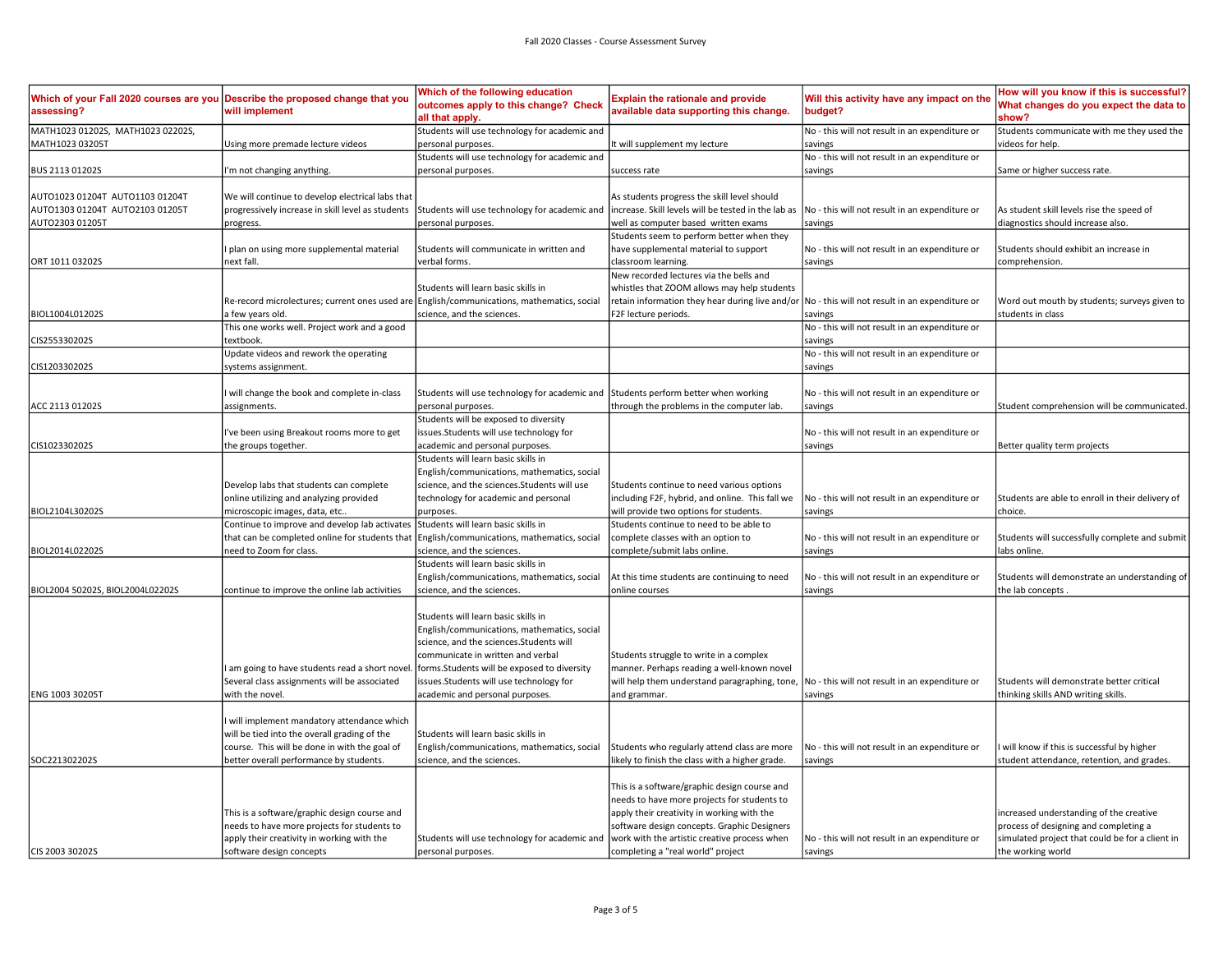| Which of your Fall 2020 courses are you<br>assessing? | Describe the proposed change that you<br>will implement                                                                                                                                                                                                                       | Which of the following education<br>outcomes apply to this change? Check<br>all that apply.                                                                                                                                                                                                     | <b>Explain the rationale and provide</b><br>available data supporting this change.                                                                                                                                                           | Will this activity have any impact on the<br>budget?      | How will you know if this is successful?<br>What changes do you expect the data to<br>show?                                                            |
|-------------------------------------------------------|-------------------------------------------------------------------------------------------------------------------------------------------------------------------------------------------------------------------------------------------------------------------------------|-------------------------------------------------------------------------------------------------------------------------------------------------------------------------------------------------------------------------------------------------------------------------------------------------|----------------------------------------------------------------------------------------------------------------------------------------------------------------------------------------------------------------------------------------------|-----------------------------------------------------------|--------------------------------------------------------------------------------------------------------------------------------------------------------|
|                                                       | Add more instructional videos to support step<br>by step assignments when learning new<br>functions in a software program. This will<br>increase the knowledge of the software<br>functions when using to work through a "real<br>world" software problem (that will also use | Students will communicate in written and<br>verbal forms. Students will use technology for                                                                                                                                                                                                      | When working through simulated software<br>problems they may face in the working<br>environment, they will have some experience<br>applying critical thinking skills and knowledge                                                           | No - this will not result in an expenditure or            | Improved understanding of how to work                                                                                                                  |
| CIS 1403 50202S                                       | their critical thinking skills)                                                                                                                                                                                                                                               | academic and personal purposes.                                                                                                                                                                                                                                                                 | of the software functions to apply a solution.                                                                                                                                                                                               | savings                                                   | through a software problem for a solution.                                                                                                             |
| CIS 2503 50202S                                       | Add more instructional videos to support step<br>by step assignments when learning new<br>functions in a software program<br>Add more instructional videos to support step                                                                                                    | Students will use technology for academic and<br>personal purposes.                                                                                                                                                                                                                             | Improved quality of the work students<br>complete and submit that includes additional<br>critical thinking skills<br>Students will be able to have a better visual<br>learning guide with additional tutorial videos                         | No - this will not result in an expenditure or<br>savings | better understand of working through a<br>technical computer software problem in a<br>more independent manner                                          |
| CIS 1053 30204T, CIS 1053 31205T, CIS 1053            | by step assignments when learning new                                                                                                                                                                                                                                         | Students will use technology for academic and                                                                                                                                                                                                                                                   | to use as they work through a software                                                                                                                                                                                                       | No - this will not result in an expenditure or            | Increased better quality of the work students                                                                                                          |
| 50204T, CIS 1053 53204T                               | functions in a software program                                                                                                                                                                                                                                               | personal purposes.                                                                                                                                                                                                                                                                              | problem.                                                                                                                                                                                                                                     | savings                                                   | complete and submit for the assignment grade                                                                                                           |
| EDU 203301202S, EDU203302202S                         | am changing the textbook and assignments.                                                                                                                                                                                                                                     | Students will learn basic skills in<br>English/communications, mathematics, social<br>science, and the sciences.Students will<br>communicate in written and verbal<br>forms.Students will be exposed to diversity<br>issues.Students will use technology for<br>academic and personal purposes. | I am changing the textbook to the textbook<br>being used for this course on ASU campus.                                                                                                                                                      | No - this will not result in an expenditure or<br>savings | Updating new data and laws to reflect the<br>changes in education.                                                                                     |
|                                                       |                                                                                                                                                                                                                                                                               | Students will learn basic skills in<br>English/communications, mathematics, social<br>science, and the sciences. Students will<br>communicate in written and verbal<br>forms.Students will be exposed to diversity<br>issues.Students will use technology for                                   |                                                                                                                                                                                                                                              | No - this will not result in an expenditure or            |                                                                                                                                                        |
| LPN 1713 01202S                                       | Incorporate virtual clinical case studies                                                                                                                                                                                                                                     | academic and personal purposes.                                                                                                                                                                                                                                                                 | Enhances clinical critical thinking                                                                                                                                                                                                          | savings                                                   | Increase test scores                                                                                                                                   |
| LPN 1603 40205T                                       | Add attendance points.                                                                                                                                                                                                                                                        | Students will learn basic skills in<br>English/communications, mathematics, social<br>science, and the sciences.Students will<br>communicate in written and verbal<br>forms.Students will be exposed to diversity<br>issues.Students will use technology for<br>academic and personal purposes. | Students need to understand the importance<br>of attending class during COVID, online<br>courses, and hybrid. Deducting attendance<br>points may encourage the student to attend<br>class as required if it possibly impacts their<br>grade. | No - this will not result in an expenditure or<br>savings | Increase class attendance                                                                                                                              |
| LPN 1402 01202S                                       | More student collaboration and hands during<br>the class experiences                                                                                                                                                                                                          | Students will learn basic skills in<br>English/communications, mathematics, social<br>science, and the sciences.Students will<br>communicate in written and verbal<br>forms.Students will be exposed to diversity<br>issues.Students will use technology for<br>academic and personal purposes. | Students take a vark analysis during the first 10<br>days of the course. The results are the<br>indicators for the change.                                                                                                                   | No - this will not result in an expenditure or<br>savings | Increased critical thinking skills and judgment.<br>Enhanced clinical skills for patient care<br>throughout the life span (applying what they<br>know) |
|                                                       |                                                                                                                                                                                                                                                                               | Students will learn basic skills in                                                                                                                                                                                                                                                             | To enhance knowledge of subject matter and                                                                                                                                                                                                   |                                                           |                                                                                                                                                        |
| LPN 1305L01202S                                       | Incorporate remediation after each chapter<br>test.                                                                                                                                                                                                                           | English/communications, mathematics, social<br>science, and the sciences.                                                                                                                                                                                                                       | to better prepare the student for NCLEX<br>testing.                                                                                                                                                                                          | No - this will not result in an expenditure or<br>savings | Better test scores for chapter tests and Hesi<br>exams                                                                                                 |
|                                                       | Will be updating a few worksheets so they are<br>easier to complete in an online environment                                                                                                                                                                                  | Students will learn basic skills in<br>English/communications, mathematics, social                                                                                                                                                                                                              | Some worksheets are difficult to complete in<br>an online environment, I am changing the<br>types of questions but keeping the concepts in  No - this will not result in an expenditure or                                                   |                                                           | Students will be more likely to complete those                                                                                                         |
| BIOL2004L01202S                                       | while making instructions more clear.                                                                                                                                                                                                                                         | science, and the sciences.                                                                                                                                                                                                                                                                      | ltact.                                                                                                                                                                                                                                       | savings                                                   | portions of the worksheets.                                                                                                                            |